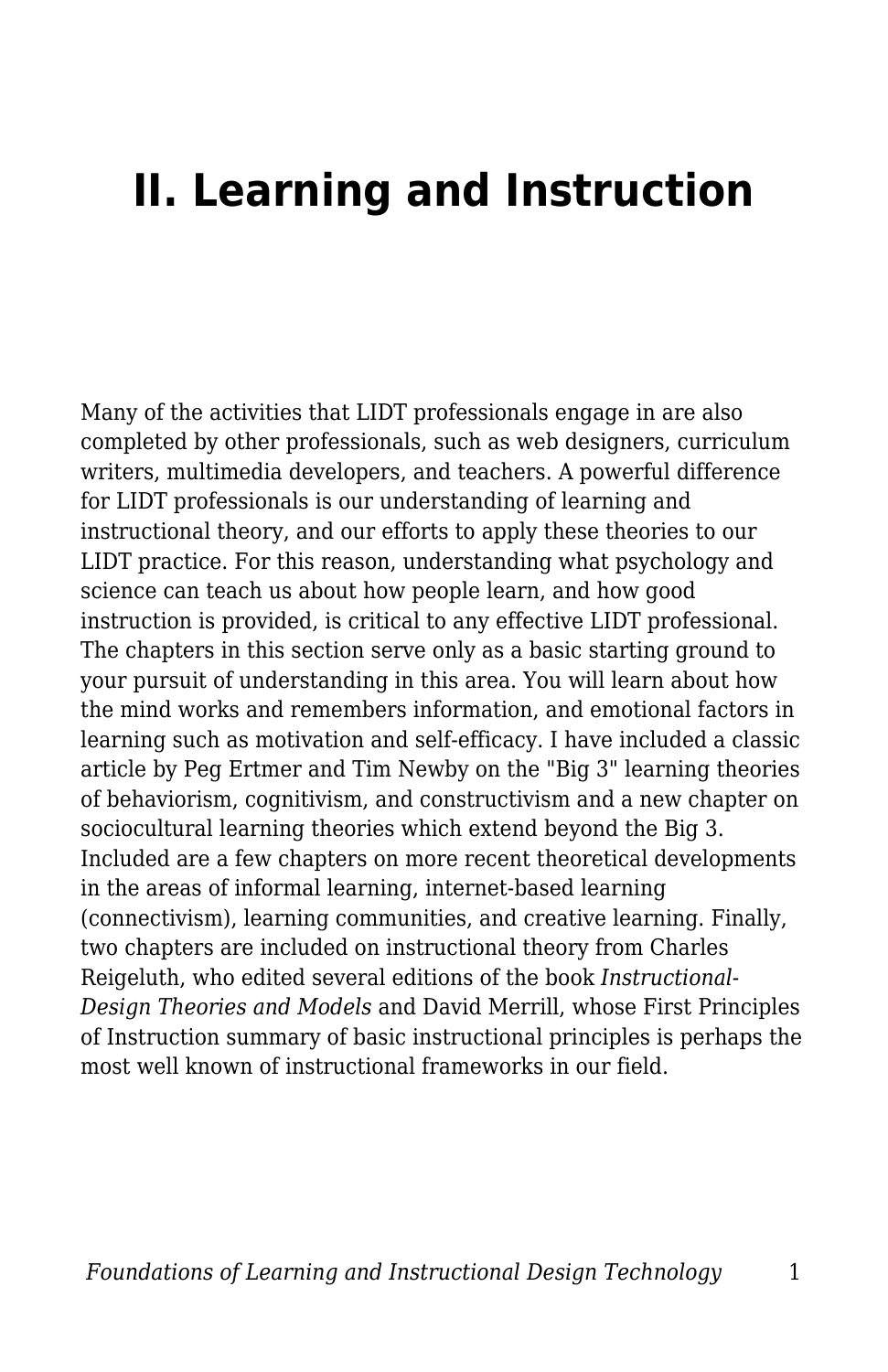## **Additional Reading**

An excellent resource to supplement your reading of learning theories in this section is the newly released *How People Learn* book, available for free online.

[https://edtechbooks.org/-iT](https://www.nap.edu/read/24783/chapter/1)



Richard E. West

West, R. E. (2018). *Foundations of Learning and Instructional Design Technology (1st ed.)*. EdTech Books. Retrieved from https://edtechbooks.org/lidtfoundations



**[CC BY:](https://creativecommons.org/licenses/by/4.0)** This work is released under a CC BY license, which means that you